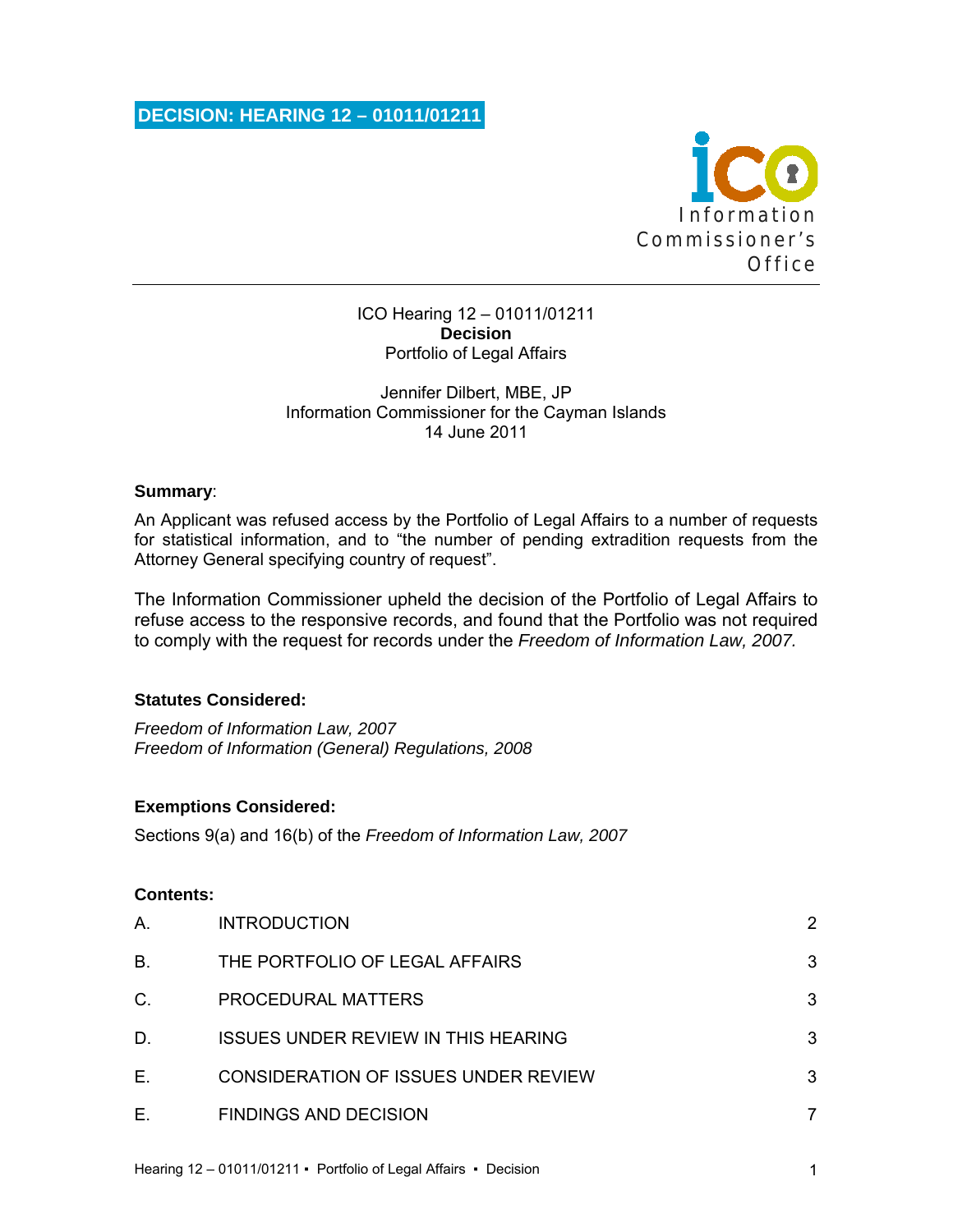## **A. INTRODUCTION**

- [1] This Hearing deals with two separate sets of requests as set out below:
- [2] Request Set 1 On 30 January 2011, the Applicant submitted an FOI request to the Portfolio of Legal Affairs ("PLA") for:
	- *1. Number of cases prosecuted by the Solicitor-General personally in 2008, 2009 and 2010.*
	- *2. Number of case files ruled on by the Solicitor-General personally in 2008, 2009 and 2010.*
	- *3. Number of days Solicitor-General off island on official business 2008, 2009 and 2010.*
	- *4. Number of case files ruled on by the Attorney-General personally in 2008, 2009 and 2010.*
	- *5. Number of days Attorney-General off island on official business 2008, 2009 and 2010.*
	- *6. Number of members of the public received by the Attorney-General on official business 2008, 2009 and 2010.*
- [3] On 28 February 2011, the PLA responded to the Applicant granting access to parts 3 and 5 of the request. The PLA declined from responding to parts 1, 2, 4 and 6 as they deemed the request to be vexatious as per section 9(a) of the FOI Law.
- [4] The Applicant requested an Internal Review of the response from the PLA on 28 February, and on 18 March the PLA responded to the Applicant's request for an Internal Review in which they upheld the earlier decision to decline from responding to parts 1, 2, 4 and 6. The Applicant appealed the matter to my Office on 21 March, 2011.
- [5] Request Set 2 Concurrently, on 6 February 2011 the Applicant submitted an FOI request to the PLA for:
	- 1. Number of civil case files handled by the Legal Dept for 2007, 2008, 2009.
	- *2. Number of civil case files handled by the Nine (9) Civil Crown Counsel for 2010.*
	- *3. Number of pending extradition requests from the Attorney-General specifying country of request.*
	- *4. Number of convicted persons absconded and wanted in the Cayman Islands*
	- *5. Names of convicted persons absconded and wanted in the Cayman Islands*
- [6] On 4 March 2011, the PLA responded to the Applicant and declined from responding to parts 1 and 2 as they deemed the request to be vexatious as per section 9(a) of the FOI Law. In relation to part 3, the PLA stated that the record relates to law enforcement and is therefore exempt from disclosure under section 16(b) of the FOI Law. Part 4 and 5 were closed administratively as the request was already being dealt with by the RCIPS. On the same day, the Applicant requested an Internal Review of the response from the PLA.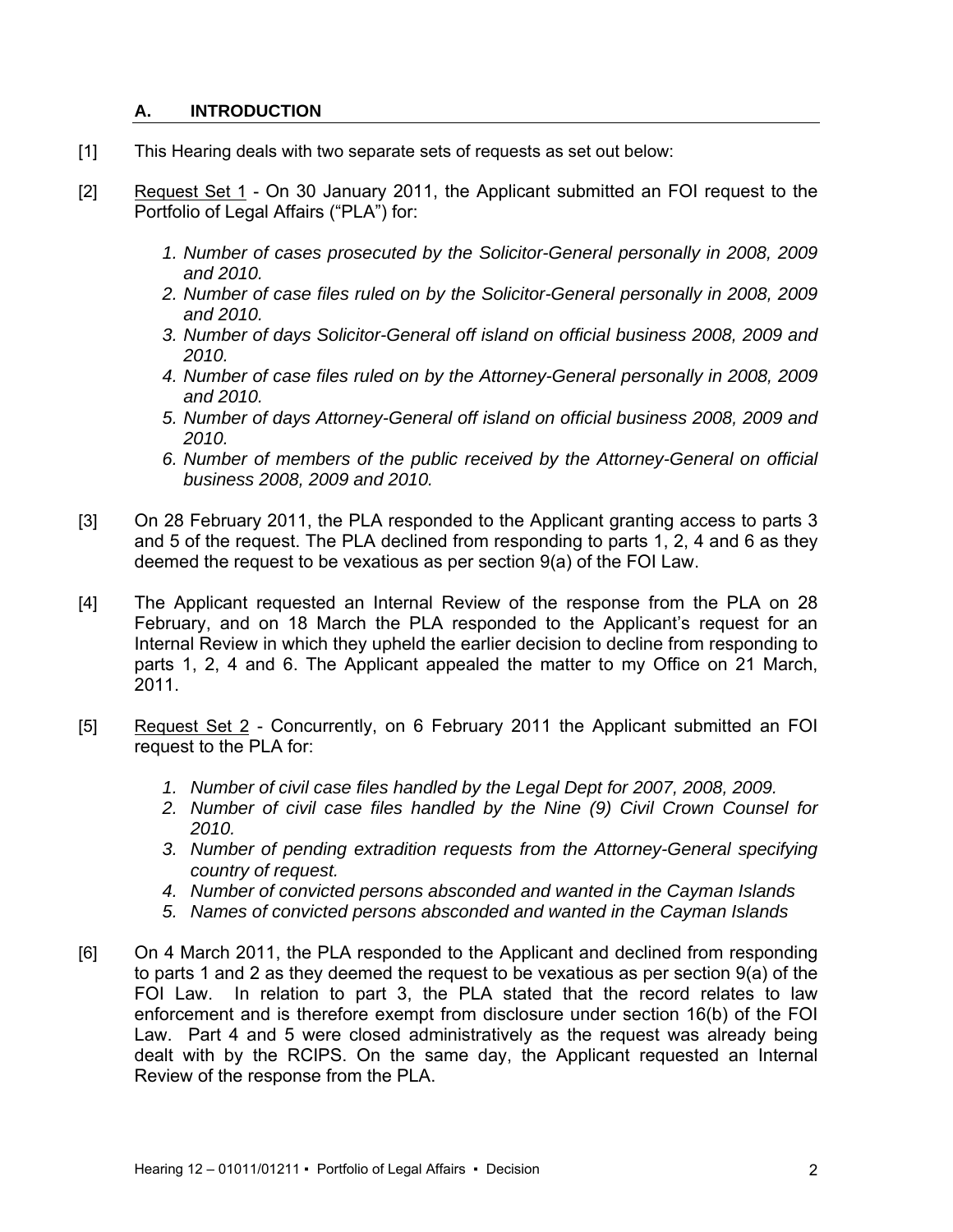[7] On 1 April 2011, the PLA responded to the Applicant's request for an Internal Review in which they upheld the earlier decision to decline from responding to parts 1 and 2 as they deemed the request to be vexatious as per section 9(a) of the FOI Law. The Internal Review also upheld the PLA's decision to exempt from disclosure under section 16(b) of the FOI Law records relating to part 3 of the request. The Applicant appealed the matter to my Office on 4 April, 2011.

## **B. THE PORTFOLIO OF LEGAL AFFAIRS**

[8] The Portfolio of Legal Affairs advises the Government, its affiliated bodies, statutory boards and corporations, on legal matters. It is responsible for criminal proceedings<sup>1</sup>, legal drafting, law revision, law reform and local legal education through the Cayman Islands Law School. The Portfolio of Legal Affairs is headed by the Attorney General and includes the Office of the Solicitor General and the Legal Department.

## **C. PROCEDURAL MATTERS**

[9] These requests were properly dealt with by the Portfolio of Legal Affairs as required under the FOI Law, and all responses were made within the statutory time limits.

## **D. ISSUES UNDER REVIEW IN THIS HEARING**

- [10] The issues to be decided in this Hearing are:
	- **1. Section 9(a)** Is the PLA not required to comply with the requests because the requests are vexatious?
	- **2. Section 16(b)** Are parts of the request exempt from disclosure because the responsive records relate to law enforcement, and their disclosure would, or could reasonably be expected to affect-
		- (i) The conduct of an investigation or prosecution of a breach or possible breach of the law; or
		- (ii) The trial of any person or the adjudication of a particular case?

# **E. CONSIDERATION OF ISSUES UNDER REVIEW**

[11] 1. The PLA has denied access to some of the requested records on the ground that they are subject to section 9(a) of the FOI Law. This section states:

> *"A public authority is not required to comply with a request where … the request is vexatious".*

l

<sup>1</sup> Criminal prosecutions are now handled by the Office of the Director of Public Prosecutions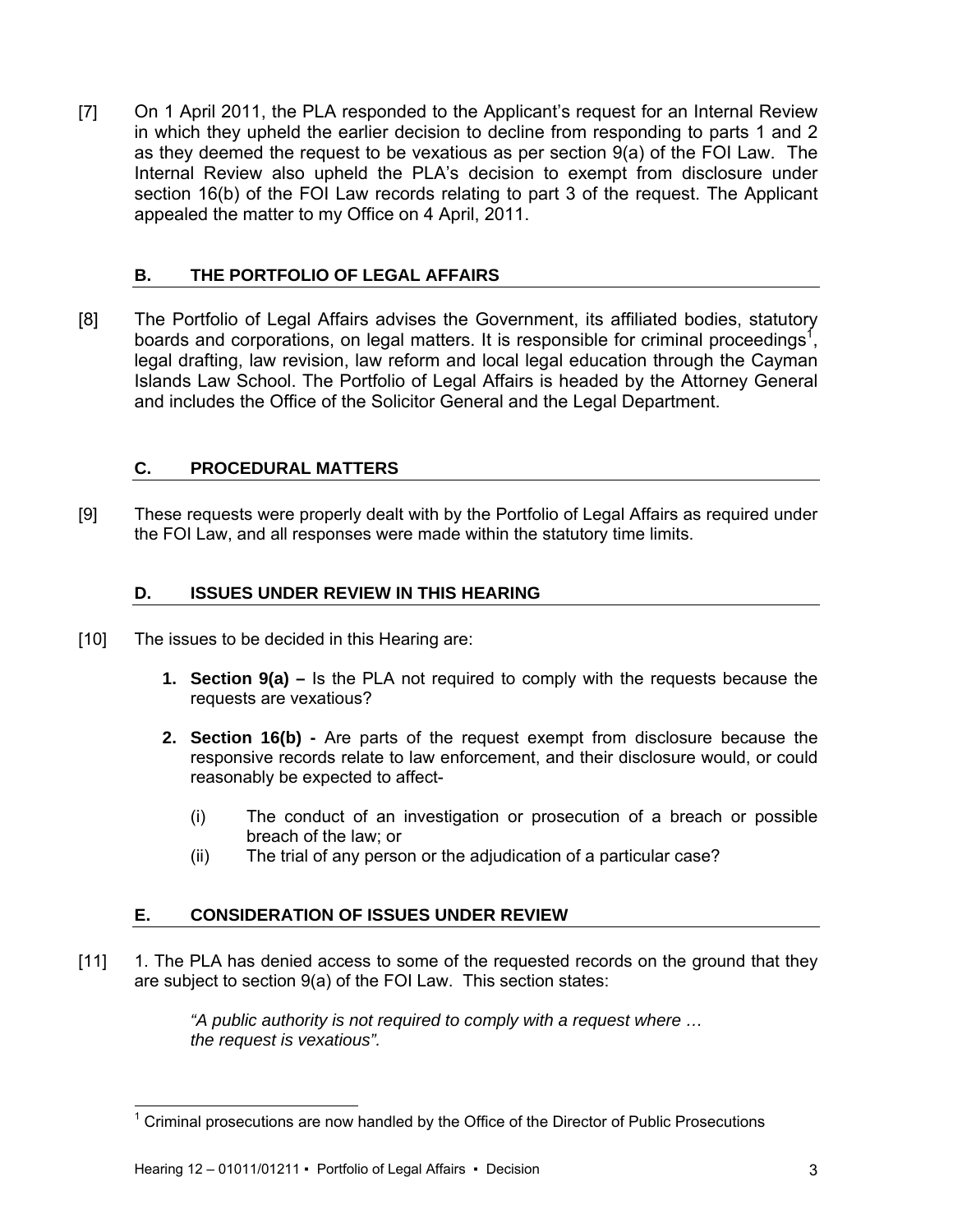[12] 2. Access to the number of pending extradition requests from the Attorney-General specifying country of request was withheld under section 16(b) of the FOI Law. This section states:

> *"Records relating to law enforcement are exempt from disclosure if their disclosure would, or could reasonably be expected to-...(b)affect- (i) the conduct of an investigation or prosecution of a breach or possible breach of the law; or (ii) the trial of any person or the adjudication of a particular case".*

## **Discussion**

[13] While it is helpful for any applicant to put forward arguments to support their position, it is important to note that, as per section 43(2) of the FOI Law, in any appeal under section 42, the burden of proof shall be on the public authority to show that it acted in accordance with its obligations under this Law.

### **1. Is the Portfolio of Legal Affairs not required to comply with the requests because the requests are vexatious?**

- [14] Under section 9(a), a public authority is not required to comply with a request where the request is vexatious. This exclusion is not subject to a public interest test. Section 9 is essentially a remedial tool the public authorities possess to curb abuse of the right of access. The term "vexatious" is not defined in the FOI Law or Regulations, and is therefore intended to have its ordinary meaning, such as "causing or tending to cause annoyance, frustration or worry...<sup>2</sup>". It is premised on the assumption that a person who wields their statutory rights in a vexatious manner, unnecessarily burdens a public authority and threatens or diminishes the ability of others to exercise their statutory access rights. Vexatious requests also threaten to bring the FOI Law into disrepute.
- [15] Guidance from the UK Information Commissioner's Office<sup>3</sup> offers that in identifying a vexatious request the following questions should be considered, taking into account the context and history of the request:

## **(i) Can the request fairly be seen as obsessive?**

- [16] The PLA has listed previous requests made by the Applicant which total 23 requests containing more than 100 questions over the 8 months period to 6 February 2011. The Applicant also sets out a number of further requests made prior to these, and also requests to other public authorities.
- [17] The PLA submits that the volume, length and frequency of the requests can fairly be characterized as obsessive or manifestly unreasonable.
- [18] The Applicant does not refute the number of requests made, and points to many other of their requests that have been responded to by the PLA which involved

l

<sup>&</sup>lt;sup>2</sup> <http://www.oxforddictionaries.com>

<sup>3</sup> Information Commissioner's Office (UK), *Freedom of Information Act: vexatious or repeated requests, v*ersion 4, 3 December 2008, http://www.ico.gov.uk/upload/documents/library/freedom\_of\_information /detailed\_specialist\_guides/vexatious\_and\_repeated\_requests.pdf (accessed 4 August 2010)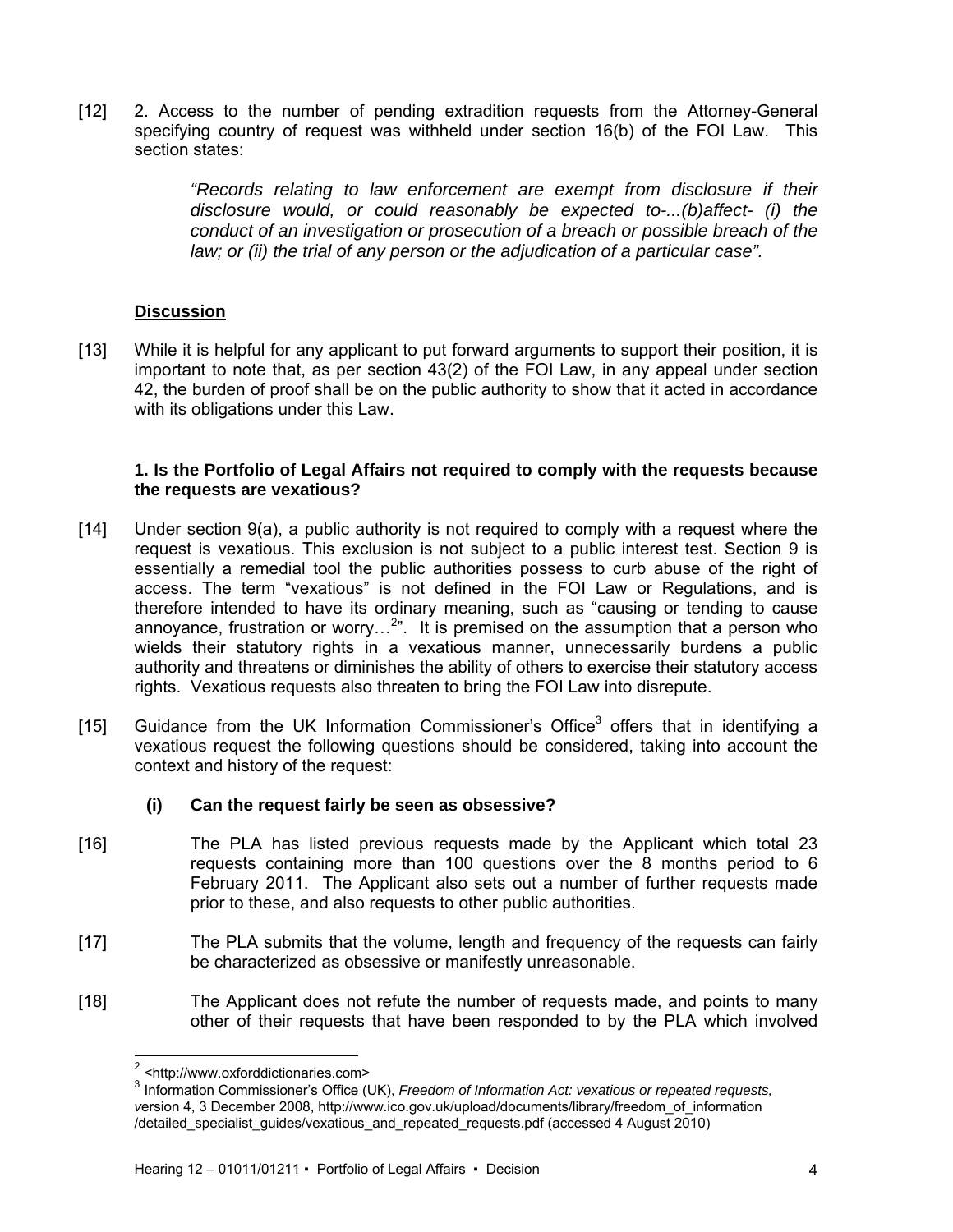much greater difficulty and detail than those currently being considered. The Applicant considers that "the Legal Department does not have a fixed and/or balanced method and/or judgment and/or standard to assess FOI requests."

[19] I find that there is a continuing pattern of behaviour on the part of the Applicant that points to these requests being obsessive.

### **(ii) Is the request harassing the authority or causing distress to staff?**

- [20] The PLA submits that in many cases (and they quote 7 such cases) the Applicant has attempted to degrade the staff of the Attorney General's Chambers, both in the press and in the tone and substance of requests made. It states that "it is clear that the intention of the applicant is to harass the criminal prosecutorial arm of the Attorney General …"
- [21] The Applicant purports that their objective is to promote transparency and oversight of a government department and to encourage public debate on transparency and thereby bring meaningful change to the administration of the Department and others.
- [22] In this case, based on the evidence provided to me, I can see where the staff of the PLA could have found the pattern of requests from this Applicant to be distressing.

#### **(iii) Would complying with the request impose a significant burden?**

- [23] While in this instance the PLA has not formally applied the exemption pertaining to unreasonable diversion of resources as per section 9(c) of the FOI Law, it does address the significant burden that the frequency and volume of these requests has placed on it. In addition, the PLA cites other requests from the Applicant which have in the past been denied under this section.
- [24] The Applicant feels that the requests being considered would not involve an unreasonable diversion of resources, and that in the past the PLA has provided "FOI reply information of much greater difficulty and detail".
- [25] The PLA does not have a dedicated Information Manager. The Information Manager is a Crown Counsel with many other pressing duties, in an extremely busy Department. It would not be reasonable, especially in this time of financial constraints, to require that a valuable member of staff be consigned solely to respond to a barrage of requests, and this was not the intention of the FOI Law. I agree with the Portfolio of Legal Affairs that continually dealing with this volume of requests over a relatively short period imposes a significant burden.
- [26] Applicants should use the FOI responsibly, and to abuse the rights given under the Law brings the Law into disrepute, and undermines the operation of the Law for the benefit of others.

#### **(iv) Is the request designed to cause disruption or annoyance?**

[27] The Applicant, as stated above, is of the opinion that the information provided and subsequently publicized will lead to greater accountability in the Portfolio.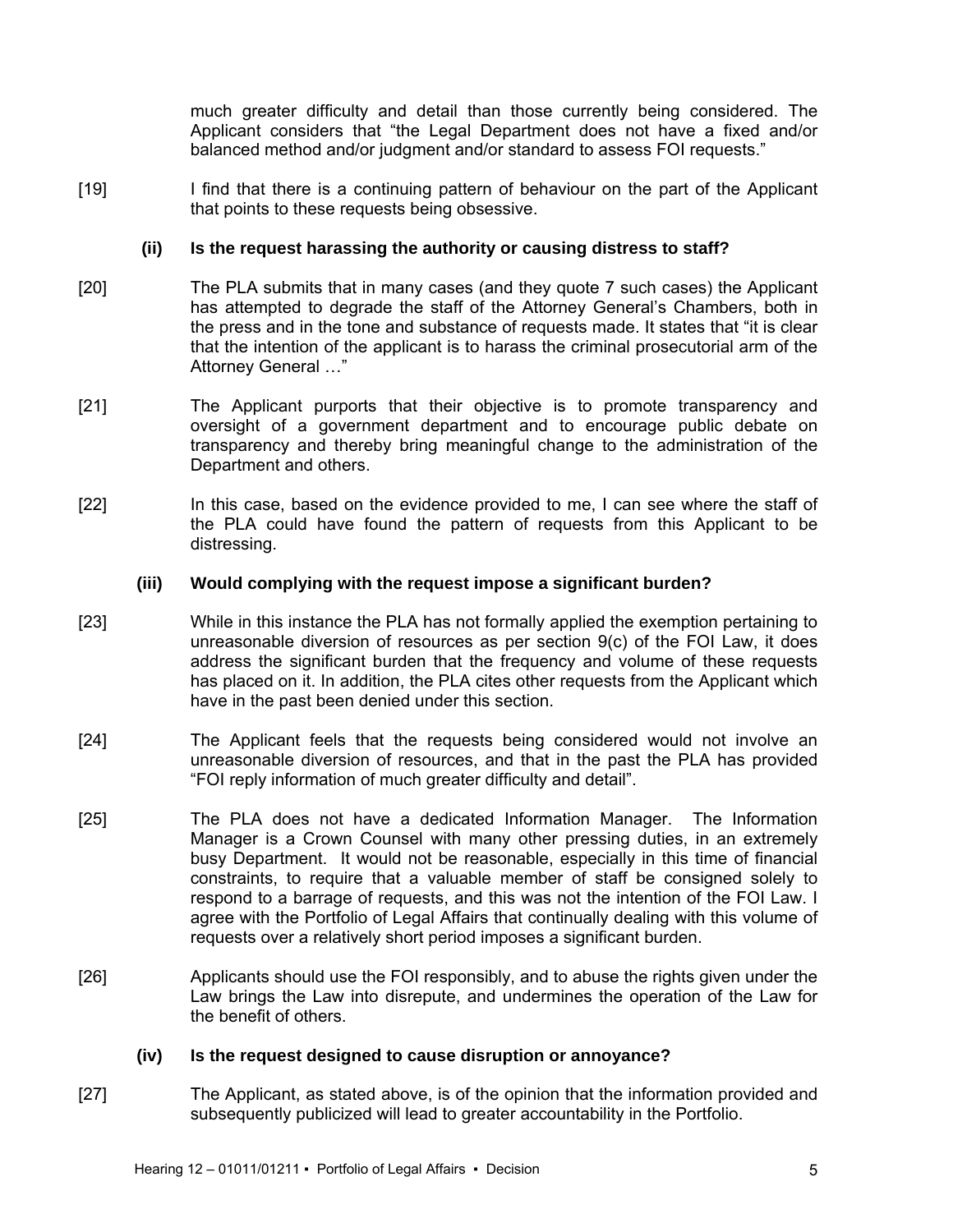[28] While I can see how these requests might cause disruption or annoyance, I am not convinced that they are designed to do so. It is important to note that it is the request, and not the requestor, that must be found to be vexatious.

#### **(iiv) Does the request lack any serious purpose or value?**

- [29] The Portfolio of Legal Affairs submits that some of the requests are a further attempt by the Applicant to seek statistical data to substantiate a claim that the staff of the PLA is incompetent and unproductive.
- [30] The Applicant points out that the information requested, and that attained in the past, is "a matter of public interest". In addition, the Applicant submits that "the Legal Dept. has no oversight body similar to the UK Crown Prosecution Inspectorate or normal civil service supervision and therefore requires greater scrutiny".
- [31] Each individual request made by the applicant could be seen to have a serious purpose or value. However, it is the pattern and quantity of the requests and the negative effect that dealing with them all would have on a public authority that must be considered.
- [32] Looked at in isolation, none of the requests on their own would likely be found to be vexatious. However, taken together, in a relatively short period of time, the requests qualify as being vexatious. Had the individual requests now being considered, and those made prior to these, been made one at a time, over a longer period of time, I would not expect the PLA to find them vexatious.
- [33] The UK Information Commissioner's Office advises that to judge a request vexatious, a relatively strong argument should be made under more than one of the questions.
- [34] I have found that strong arguments have been made in three of the above criteria which, along with the context and history of requests from this Applicant, point to the requests being vexatious.

#### **2. Are parts of the request exempt from disclosure under section 16(b) of the FOI Law?**

- [35] The PLA has set out arguments to support the exemption in section 16(b) as applicable to the request for "the number of pending extradition requests from the Attorney General specifying country of request".
- [36] As I have concluded that all of the requests made by the Applicant to the Portfolio of Legal Affairs on 30 January and 6 February, 2011 are vexatious, I have not considered whether parts of the request are exempt from disclosure under section 16(b) of the Law.
- [37] It is worth stating here my interpretation of section 9(a) of the FOI Law, which states that *"A public authority is not required to comply with a request where the request is vexatious".* I take the view that "not complying" with the request in this instance means that the public authority is not required to process the request under the Law. The public authority need not identify and examine the responsive record, and apply an exemption,